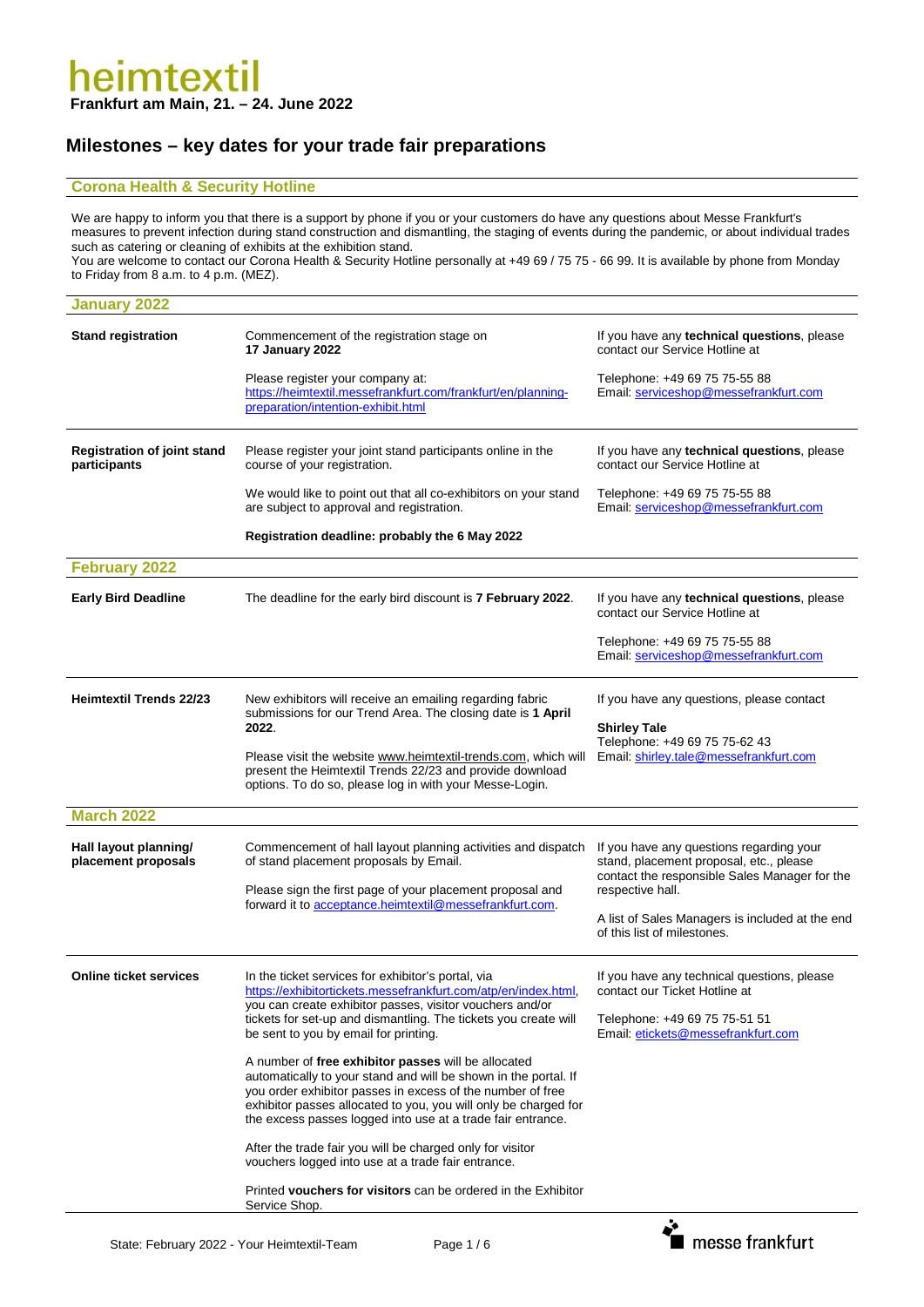|                                | Also, in the <b>ticket services for exhibitor's</b> portal you can<br>view the number of tickets allocated to your company for use<br>during set-up and dismantling. Please order any additional<br>tickets you may need in the ticket service for exhibitors portal.                                                                                                                                                                                                                                                                                                                                                                                                                                                                                                                                                         |                                                                                                                                                                                                                                                                                                                     |
|--------------------------------|-------------------------------------------------------------------------------------------------------------------------------------------------------------------------------------------------------------------------------------------------------------------------------------------------------------------------------------------------------------------------------------------------------------------------------------------------------------------------------------------------------------------------------------------------------------------------------------------------------------------------------------------------------------------------------------------------------------------------------------------------------------------------------------------------------------------------------|---------------------------------------------------------------------------------------------------------------------------------------------------------------------------------------------------------------------------------------------------------------------------------------------------------------------|
| <b>Media Package</b>           | The Media Package Manager (MPM) is the<br>practical online tool for your trade fair marketing:<br>You can easily create your company profile<br>and the MPM publishes it in the familiar<br>media channels of Messe Frankfurt: from the<br>the printed catalogue to the interactive<br>map of the exhibition grounds and the exhibitor and product<br>search on our website and in the Navigator App.<br>The Media Package Manager will be available from 29 March<br>2022.<br>Further information can be found at:<br>https://heimtextil.messefrankfurt.com/frankfurt/en/planning-<br>preparation/exhibitors.html                                                                                                                                                                                                            | If you have any questions, please contact<br>Messe Frankfurt Medien und Service GmbH<br>Telephone: +49 69 75 75-51 31<br>Email:<br>mediapackage.heimtextil@messefrankfurt.com                                                                                                                                       |
| <b>April 2022</b>              |                                                                                                                                                                                                                                                                                                                                                                                                                                                                                                                                                                                                                                                                                                                                                                                                                               |                                                                                                                                                                                                                                                                                                                     |
| <b>Heimtextil Trends 22/23</b> | The deadline for sample dispatch is 1 April 2022.                                                                                                                                                                                                                                                                                                                                                                                                                                                                                                                                                                                                                                                                                                                                                                             | If you have any questions, please contact<br><b>Shirley Tale</b><br>Telephone: +49 69 75 75-62 43<br>Email: shirley.tale@messefrankfurt.com                                                                                                                                                                         |
| <b>Services</b>                | Once you have signed into the Exhibitor Services Shop at<br>www.serviceshop.messefrankfurt.com using your trade fair<br>login data you can order the services you need. Including:<br>• modular and individualised stand construction<br>• Utilities connections (electricity, water, telecommunications,<br>etc.)<br>• stand equipment (furniture, carpets, decorations, media<br>technology, etc.)<br>• stand services (security, cleaning, hostesses, etc.)<br>• Marketing and/or press services (advertising on the<br>exhibition grounds, banners, add-ons to your online presence,<br>etc.)<br>• parking tickets<br>• catering and events (parties at your stand, deliveries to your<br>stand)<br>· logistics<br>• early installation<br>Please note that order deadlines may vary depending on the<br>service ordered. | If you have any technical questions<br>regarding our order system, please contact<br>our Service Hotline at<br>Telephone: +49 69 75 75-29 99<br>Email: serviceshop@messefrankfurt.com<br>If you have any questions regarding your<br>trade fair login data, please address them to<br>myaccount@messefrankfurt.com. |
| <b>Promotion Material</b>      | You can now find the promotion materials in the Shop for<br><b>Exhibitor Services at:</b><br>www.serviceshop.messefrankfurt.com/portallogin.<br>There you can download the digital promotion materials (e.g.<br>e-cards, online banners, e-mail signatures) directly. You can<br>also order invitation cards there and switch to the Ticket Shop<br>for the voucher codes.<br>In September, we will send you an e-mailing regarding the<br>promotion materials and show you the best ways to promote<br>your trade fair presence to your customers.                                                                                                                                                                                                                                                                           | If you have any questions, please contact<br><b>Katrin Fuchs</b><br>Telephone: +49 69 75 75-63 89<br>Email. katrin.fuchs@messefrankfurt.com                                                                                                                                                                         |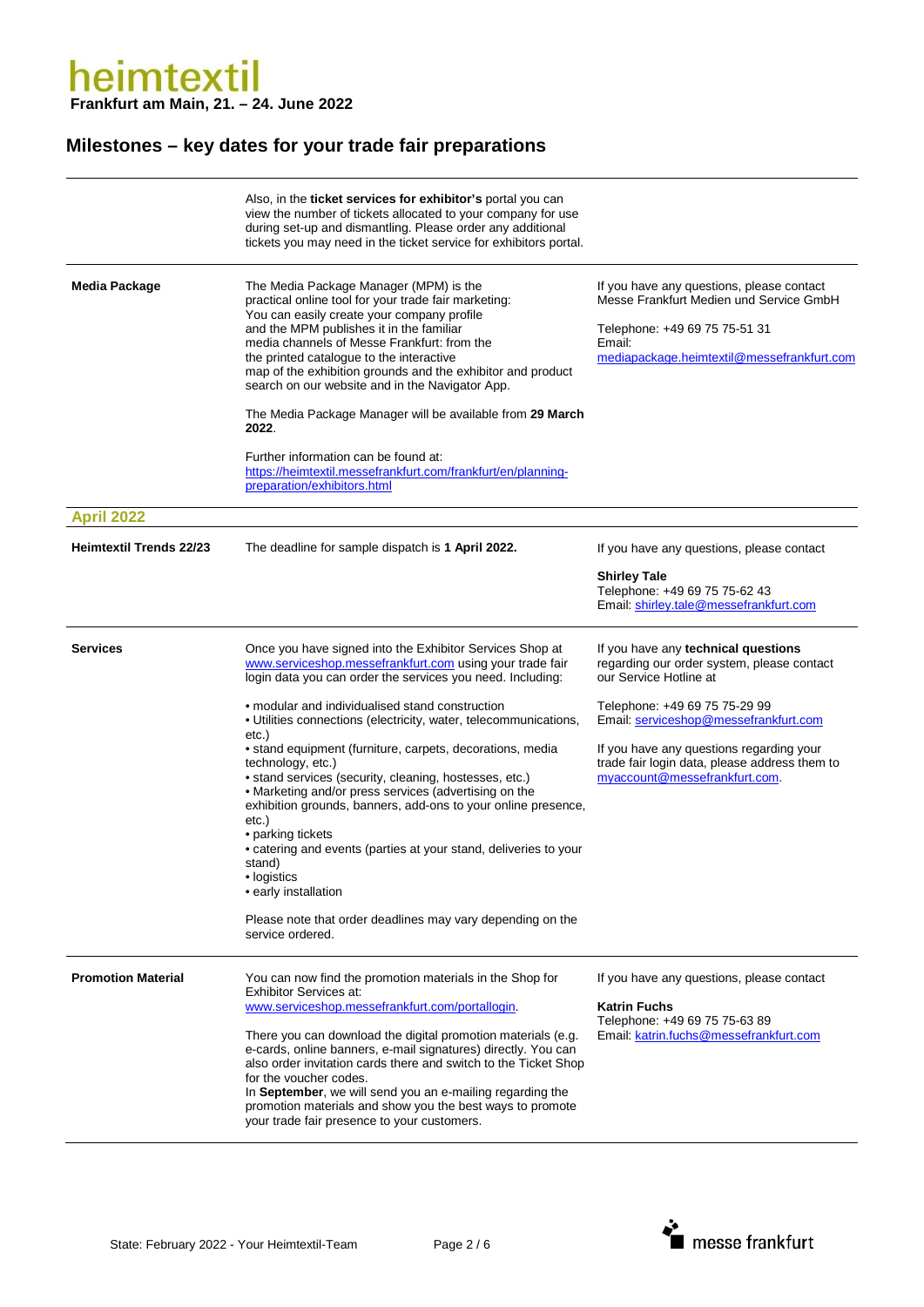| <b>May 2022</b>                                                       |                                                                                                                                                                                                                                                                                                                                                                                                                                                                                                                                                                                                                                                                                                                                                                                                                                                                                                                                                                                                                                                                                                                             |                                                                                                                                                                                  |
|-----------------------------------------------------------------------|-----------------------------------------------------------------------------------------------------------------------------------------------------------------------------------------------------------------------------------------------------------------------------------------------------------------------------------------------------------------------------------------------------------------------------------------------------------------------------------------------------------------------------------------------------------------------------------------------------------------------------------------------------------------------------------------------------------------------------------------------------------------------------------------------------------------------------------------------------------------------------------------------------------------------------------------------------------------------------------------------------------------------------------------------------------------------------------------------------------------------------|----------------------------------------------------------------------------------------------------------------------------------------------------------------------------------|
| Deadline for registering<br>joint stand participants                  | Please note: The registration deadline for your joint stand<br>participants is expected to be at the 6 of May 2022.                                                                                                                                                                                                                                                                                                                                                                                                                                                                                                                                                                                                                                                                                                                                                                                                                                                                                                                                                                                                         | If you have any technical questions, please<br>contact our Service Hotline at<br>Telephone: +49 69 75 75-55 88<br>Email: serviceshop@messefrankfurt.com                          |
| <b>Deadline for Media</b><br>Package                                  | Please note: The deadline for submitting your data for entry in<br>the catalogue is expected to be at the 6 of May 2022.                                                                                                                                                                                                                                                                                                                                                                                                                                                                                                                                                                                                                                                                                                                                                                                                                                                                                                                                                                                                    | If you have any questions, please contact<br>Messe Frankfurt Medien und Service GmbH at<br>Telephone: +49 69 75 75-51 31<br>Email:<br>mediapackage.heimtextil@messefrankfurt.com |
| <b>Registration of vehicles</b><br>used for set-up and<br>dismantling | Please note: Every vehicle you intend to use to access the<br>exhibition grounds for set-up and/or dismantling activities<br>must be registered online.<br>Please register your vehicles at<br>www.gateway.messefrankfurt.com                                                                                                                                                                                                                                                                                                                                                                                                                                                                                                                                                                                                                                                                                                                                                                                                                                                                                               | If you have any questions, please contact our<br>Logistics Team at<br>Telephone: +49 69 75 75-60 75<br>Email: logistik@messefrankfurt.com                                        |
| <b>Order deadlines</b>                                                | Ordering deadline for:<br>· suspended ceilings/rigging<br>• parking tickets                                                                                                                                                                                                                                                                                                                                                                                                                                                                                                                                                                                                                                                                                                                                                                                                                                                                                                                                                                                                                                                 |                                                                                                                                                                                  |
| <b>Stand construction plans</b><br>subject to approval                | Please observe the technical guidelines available at<br>www.heimtextil.messefrankfurt.com<br>The following types of construction are subject to approval<br>regardless of size:<br>• two-storey trade-fair stands<br>• walls higher than 4m<br>• closed ceilings<br>• floor platforms higher than 0.20m<br>· glass formations<br>• moving elements<br>• theatre or audience rooms<br>• separate display areas<br>• outdoor structures<br>• flying assemblies<br>Stands that do not include any of the above features and<br>measure less than 100 m <sup>2</sup> are not subject to approval.<br>The following types of construction are subject to inspection<br>by a structural engineer:<br>• specialty structures<br>• two-storey structures<br>• outdoor trade fair stands<br>• flying assemblies<br>• theatre or audience rooms<br>• separate display areas<br>If no statics-related information prepared by a second,<br>independent structural engineer is provided, the engineering<br>firm contracted by Messe Frankfurt will conduct the<br>inspection. The cost will be charged to the exhibitor<br>separately. | If you have any questions, please contact<br>standapproval@messefrankfurt.com                                                                                                    |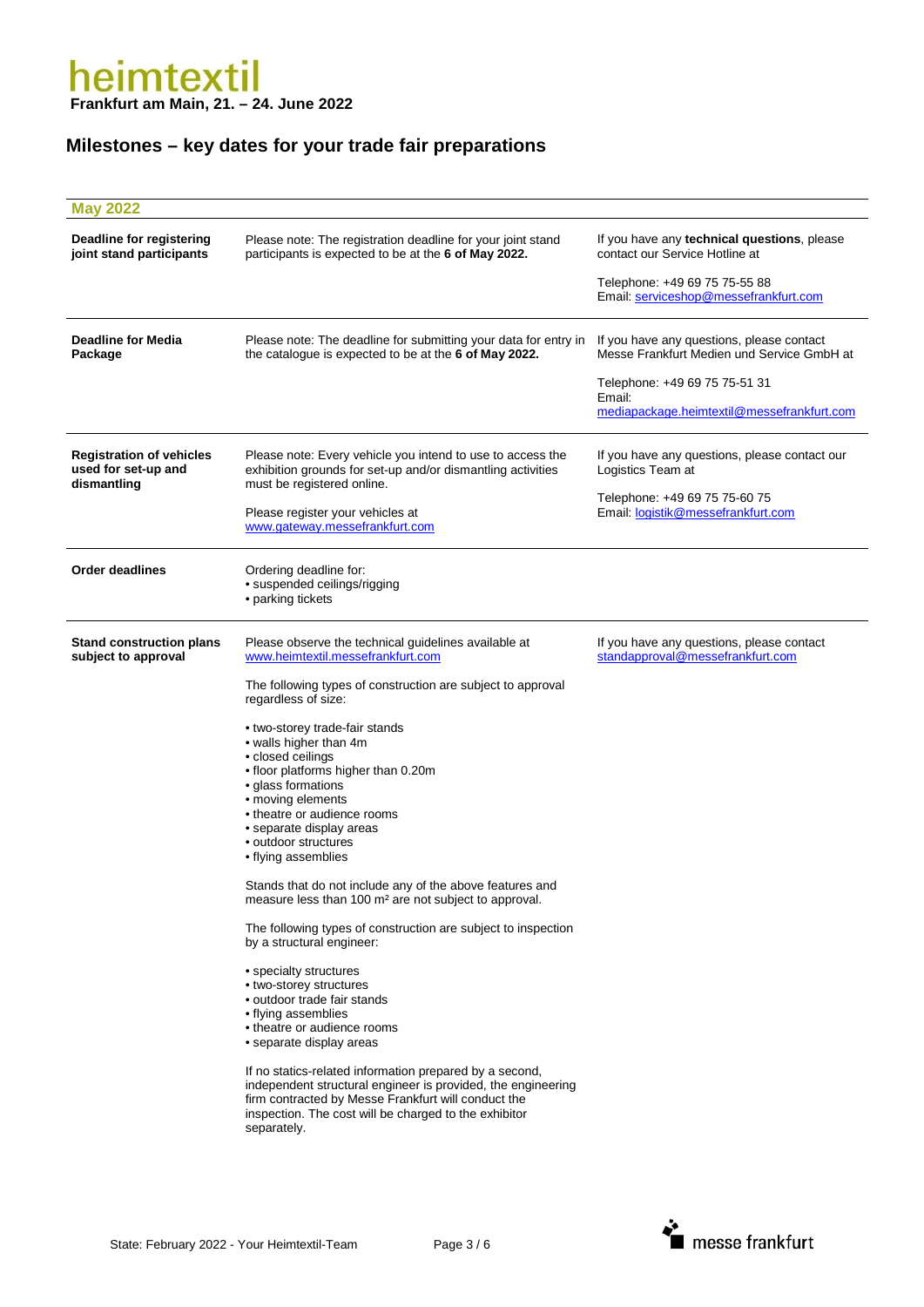|                                                                               | The cost of the approval process (review of documents<br>submitted and on-site inspection) will be charged to the<br>exhibitor/builder of the stand. Exhibitors/builders of stands<br>may incur additional costs if no static-related information is<br>provided.                                                                                                               |                                                                                                                                                                                                                                                                                                                     |
|-------------------------------------------------------------------------------|---------------------------------------------------------------------------------------------------------------------------------------------------------------------------------------------------------------------------------------------------------------------------------------------------------------------------------------------------------------------------------|---------------------------------------------------------------------------------------------------------------------------------------------------------------------------------------------------------------------------------------------------------------------------------------------------------------------|
| Deadline for ordering<br>services                                             | Please note:<br>From 30 May 2022 we will charge an express surcharge<br>of 25% on selected services. As we strive to provide you with<br>the best possible support for the construction of your stand,<br>we ask that you kindly order the products you need as early<br>as possible to ensure all the resources can be prepared for<br>you efficiently and in a timely manner. | If you have any technical questions regarding<br>our order system, please contact our Service<br>Hotline at<br>Telephone: +49 69 75 75-29 99<br>Email: serviceshop@messefrankfurt.com<br>If you have any questions regarding your trade<br>fair login data, please address them to<br>myaccount@messefrankfurt.com. |
| <b>June 2022</b>                                                              |                                                                                                                                                                                                                                                                                                                                                                                 |                                                                                                                                                                                                                                                                                                                     |
| Heimtextil 2022 schedule                                                      | 15. - 20. June 2022                                                                                                                                                                                                                                                                                                                                                             | Regular, free set-up<br>15 - 19 June 2022: 7:00 am - 22:00 pm<br>20 June 2022: 7:00 am - continuous until 21<br>June 2022<br>20 June 2022 from 2.00 p.m. start of carpet<br>laying in the aisles. Set-up only possible inside<br>the stand.<br>Trucks over 7.5 tonnes can apply for an                              |
|                                                                               | 20. June 2022                                                                                                                                                                                                                                                                                                                                                                   | exemption for Sundays and public holidays at<br>the local authorities.<br><b>Heimtextil Preview</b><br>One day before the official opening of the trade<br>fair the exclusive preview in Hall 3.1 will be<br>open to all exhibitors so they can discover the<br>latest designs and establish contacts               |
|                                                                               |                                                                                                                                                                                                                                                                                                                                                                                 | <b>Access for exhibitors:</b><br>20 June 2022 9:00 a.m. - 6:00 p.m.                                                                                                                                                                                                                                                 |
|                                                                               | 21. - 24. June 2022                                                                                                                                                                                                                                                                                                                                                             | Heimtextil<br>Access for visitors:<br>Tuesday to Thursday: 9:00 a.m. - 6:00 p.m.<br>Friday: 9:00 a.m. - 5:00 p.m.<br><b>Access for exhibitors:</b><br>Tuesday to Thursday: 8:00 a.m. - 7:00 p.m.<br>Friday, 8:00 a.m. to the end of dismantling                                                                     |
|                                                                               | 24. June 2022                                                                                                                                                                                                                                                                                                                                                                   | Return of empty containers and carpet removal<br>between 5:00 p.m. and 8:00 p.m.,                                                                                                                                                                                                                                   |
|                                                                               | 24.-26. June 2022                                                                                                                                                                                                                                                                                                                                                               | <b>Dismantling</b><br>Friday, 8:00 p.m. - Sunday, 11:00 p.m.                                                                                                                                                                                                                                                        |
| <b>July 2022</b>                                                              |                                                                                                                                                                                                                                                                                                                                                                                 |                                                                                                                                                                                                                                                                                                                     |
| <b>Invoices for services</b><br>Dispatch of invoices for services you ordered |                                                                                                                                                                                                                                                                                                                                                                                 |                                                                                                                                                                                                                                                                                                                     |
| Date Heimtextil 2023: 10.01 - 13.01.2023                                      |                                                                                                                                                                                                                                                                                                                                                                                 |                                                                                                                                                                                                                                                                                                                     |

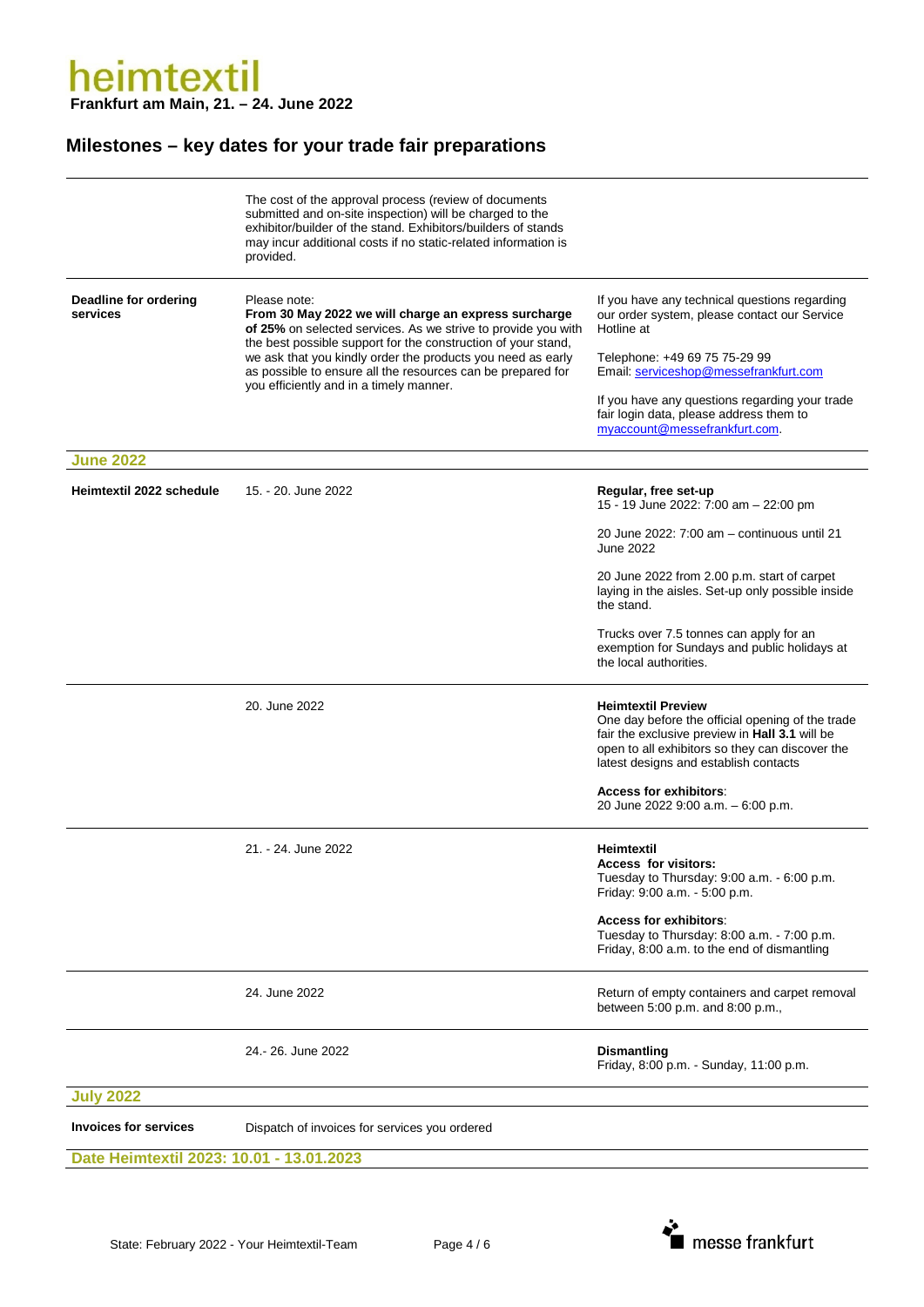| <b>Your personal contacts</b>                                   | <b>Show Directors</b>                                                                                |
|-----------------------------------------------------------------|------------------------------------------------------------------------------------------------------|
| <b>Home textiles</b><br>Halls 3, 4 and 6                        | <b>Sabine Scharrer</b><br>Telephone: +49 69 75 75-60 96<br>Email: sabine.scharrer@messefrankfurt.com |
| <b>Household textiles</b><br>Halls 3 and 6                      | <b>Meike Kern</b><br>Telephone: +49 69 75 75-52 66<br>Email: meike.kern@messefrankfurt.com           |
|                                                                 | <b>Sales Manager</b>                                                                                 |
| Halls 3.0<br><b>Smart Bedding</b>                               | <b>Olga Drexler</b><br>Telephone: +49 69 75 75-63 70<br>Email: olga.drexler@messefrankfurt.com       |
| Halls 3.0<br>Bed & Bath Fashion (Brands)                        | Lisa Latin<br>Telephone: +49 69 75 75-66 65<br>Email: lisa.latin@messefrankfurt.com                  |
| <b>Hall 3.1</b><br>Bed & Bath Fashion (Private Label)           | Lisa Latin<br>Telephone: +49 69 75 75-66 65<br>Email: lisa.latin@messefrankfurt.com                  |
| <b>Hall 3.1</b><br>Beautiful Living (Brands & Private Label)    | <b>Olga Drexler</b><br>Telephone: +49 69 75 75-63 70<br>Email: olga.drexler@messefrankfurt.com       |
| <b>Hall 3.1</b><br><b>Textile Design</b>                        | <b>Petra Hauschild</b><br>Telephone: +49 69 75 75-64 16<br>Email: petra.hauschild@messefrankfurt.com |
| <b>Hall 4.0</b><br>Window & Interior Decoration                 | <b>Petra Mertens</b><br>Telephone: +49 69 75 75-54 10<br>Email: petra.mertens@messefrankfurt.com     |
| <b>Hall 4.0</b><br><b>Wall Decoration</b>                       | Verena Beck<br>Telephone: +49 69 75 75-58 59<br>Email: verena.beck@messefrankfurt.com                |
| Halls 4.1<br>Decorative & Furniture Fabrics                     | Sandra Neumann<br>Telephone: +49 69 75 75-64 26<br>Email: sandra.neumann@messefrankfurt.com          |
| <b>Hall 6.0</b><br><b>Asian Selection</b>                       | <b>Sabine Voigt</b><br>Telephone: +49 69 75 75-55 58<br>Email: sabine.voigt@messefrankfurt.com       |
| <b>Hall 6.0</b><br>Asian Excellence                             | <b>Verena Beck</b><br>Telephone: +49 69 75 75-58 59<br>Email: verena.beck@messefrankfurt.com         |
| <b>Hall 6.1</b><br>Asian Excellence /<br><b>Asian Selection</b> | Stella-Maria Mai<br>Telephone: +49 69 75 75-60 31<br>Email: stella-maria.mai@messefrankfurt.com      |
|                                                                 | ∻                                                                                                    |